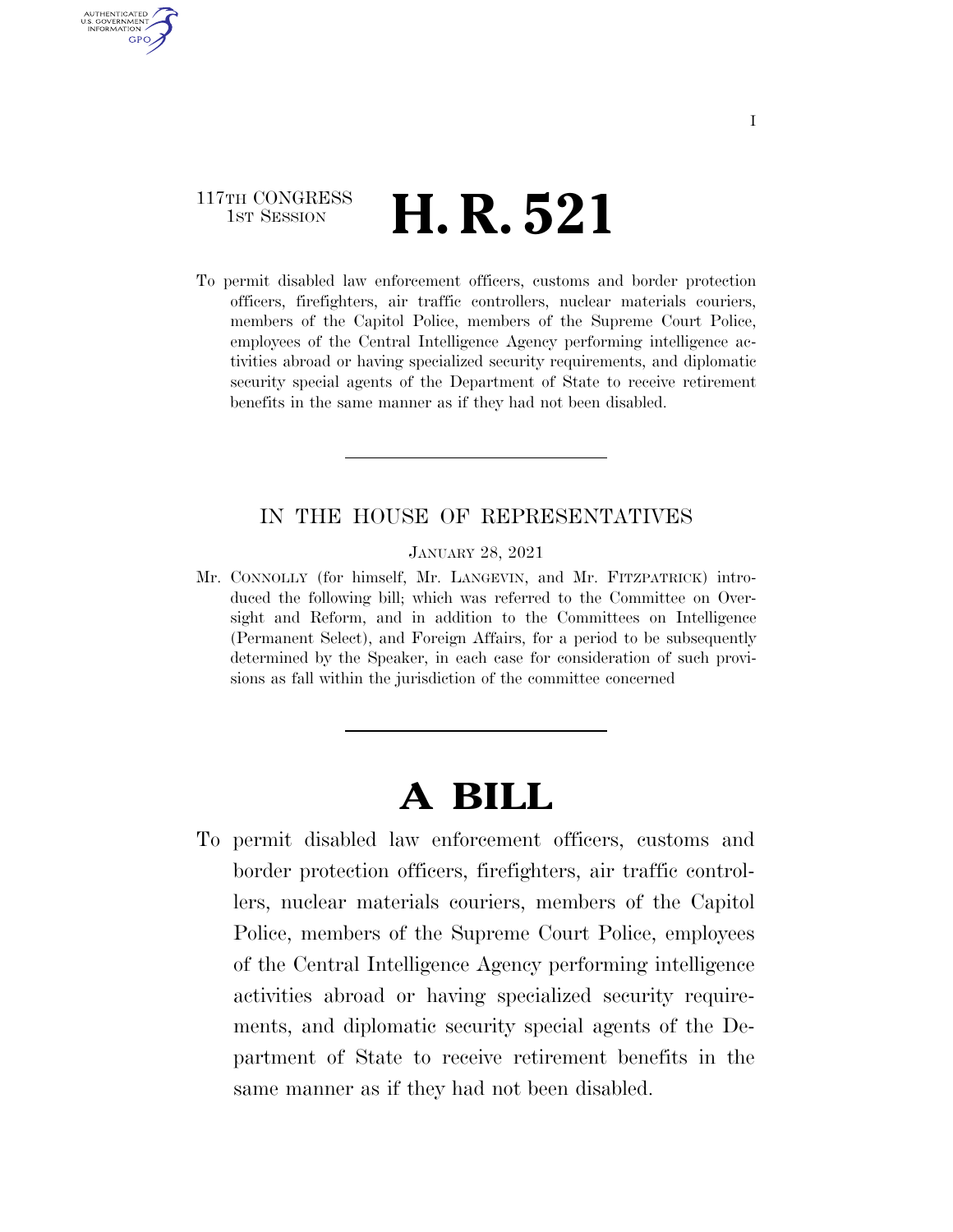*Be it enacted by the Senate and House of Representa-tives of the United States of America in Congress assembled,* 

### **SECTION 1. SHORT TITLE.**

 This Act may be cited as the ''First Responder Fair Return for Employees on Their Initial Retirement Earned Act of 2021'' or the ''First Responder Fair RETIRE Act''.

#### **SEC. 2. SENSE OF CONGRESS.**

It is the sense of Congress that—

 (1) it is in the best national and homeland se- curity interests of the United States for Federal agencies to retain the specialized knowledge and ex- perience of individuals who suffer an injury or illness while serving in a covered position (as defined under the amendments made by this Act); and

 (2) Federal agencies should ensure, to the greatest extent possible, that an individual who can no longer carry out the duties of a covered position, and is reappointed to a position in the civil service that is not a covered position, is reappointed within the same Federal agency, in the same geographic lo- cation, and at a level of pay commensurate to the position which the individual held immediately prior to such injury or illness.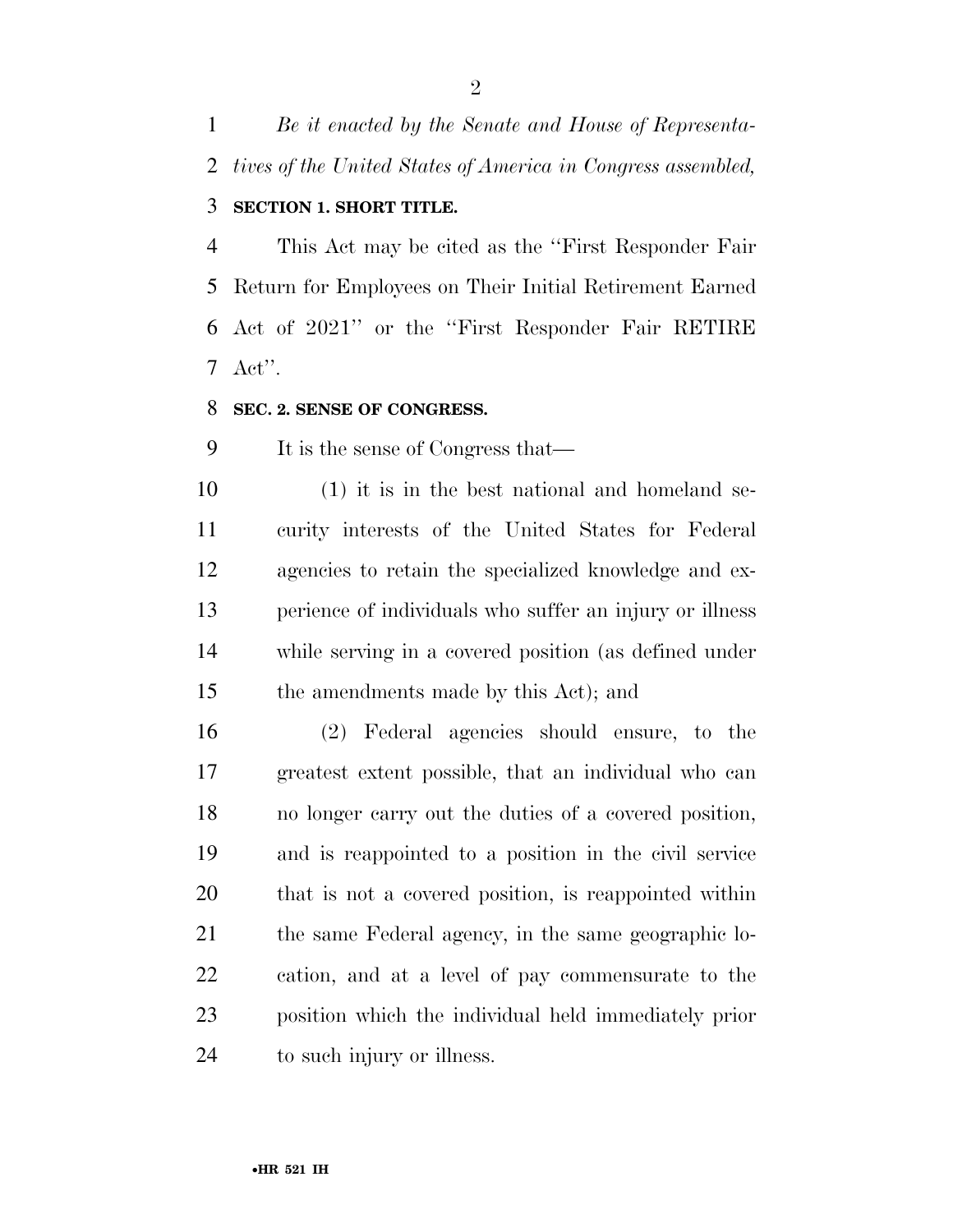| 1              | SEC. 3. RETIREMENT FOR CERTAIN EMPLOYEES.             |
|----------------|-------------------------------------------------------|
| $\overline{2}$ | (a) CSRS.—Section $8336(c)$ of title 5, United States |
| 3              | Code, is amended by adding at the end the following:  |
| $\overline{4}$ | $\lq(3)(A)$ In this paragraph—                        |
| 5              | "(i) the term 'affected individual' means an in-      |
| 6              | dividual covered under this subchapter who—           |
| 7              | $\lq\lq$ is performing service in a covered po-       |
| 8              | sition;                                               |
| 9              | "(II) while on duty, becomes ill or is in-            |
| 10             | jured as a direct result of the performance of        |
| 11             | such duties before the date on which the indi-        |
| 12             | vidual becomes entitled to an annuity under           |
| 13             | paragraph (1) of this subsection or subsection        |
| 14             | $(e)$ , $(m)$ , or $(n)$ , as applicable;             |
| 15             | "(III) because of the illness or injury de-           |
| 16             | scribed in subclause (II), is permanently unable      |
| 17             | to render useful and efficient service in the em-     |
| 18             | ployee's covered position, as determined by the       |
| 19             | agency in which the individual was serving            |
| 20             | when such individual incurred the illness or in-      |
| 21             | jury; and                                             |
| 22             | $\lq\lq$ (IV) is appointed to a position in the civil |
| 23             | service that—                                         |
| 24             | "(aa) is not a covered position; and                  |
| 25             | "(bb) is within an agency that regu-                  |
| 26             | larly appoints individuals to supervisory or          |
|                |                                                       |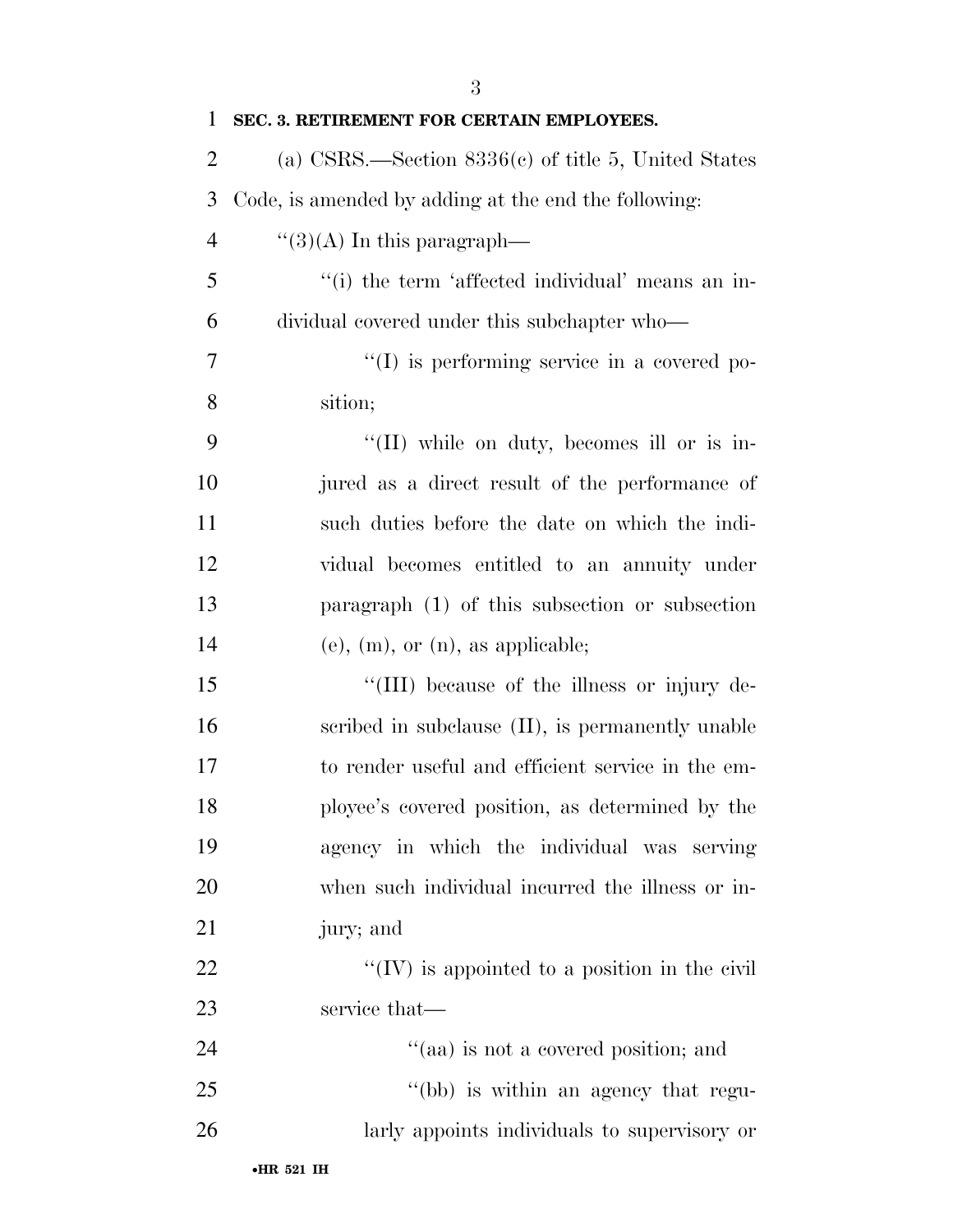| administrative positions related to the ac- |
|---------------------------------------------|
| tivities of the former covered position of  |
| the individual;                             |

4 "(ii) the term 'covered position' means a posi- tion as a law enforcement officer, customs and bor- der protection officer, firefighter, air traffic con- troller, nuclear materials courier, member of the Capitol Police, or member of the Supreme Court Po-lice.

 ''(B) Unless an affected individual files an election described in subparagraph (E), creditable service by the affected individual in a position described in subparagraph  $(A)(i)(IV)$  shall be treated as creditable service in a cov- ered position for purposes of this chapter and determining the amount to be deducted and withheld from the pay of the affected individual under section 8334.

 ''(C) Subparagraph (B) shall only apply if the af- fected employee transitions to a position described in sub-19 paragraph  $(A)(i)(IV)$  without a break in service exceeding 3 days.

 ''(D) The service of an affected individual shall no longer be eligible for treatment under subparagraph (B) if such service occurs after the individual—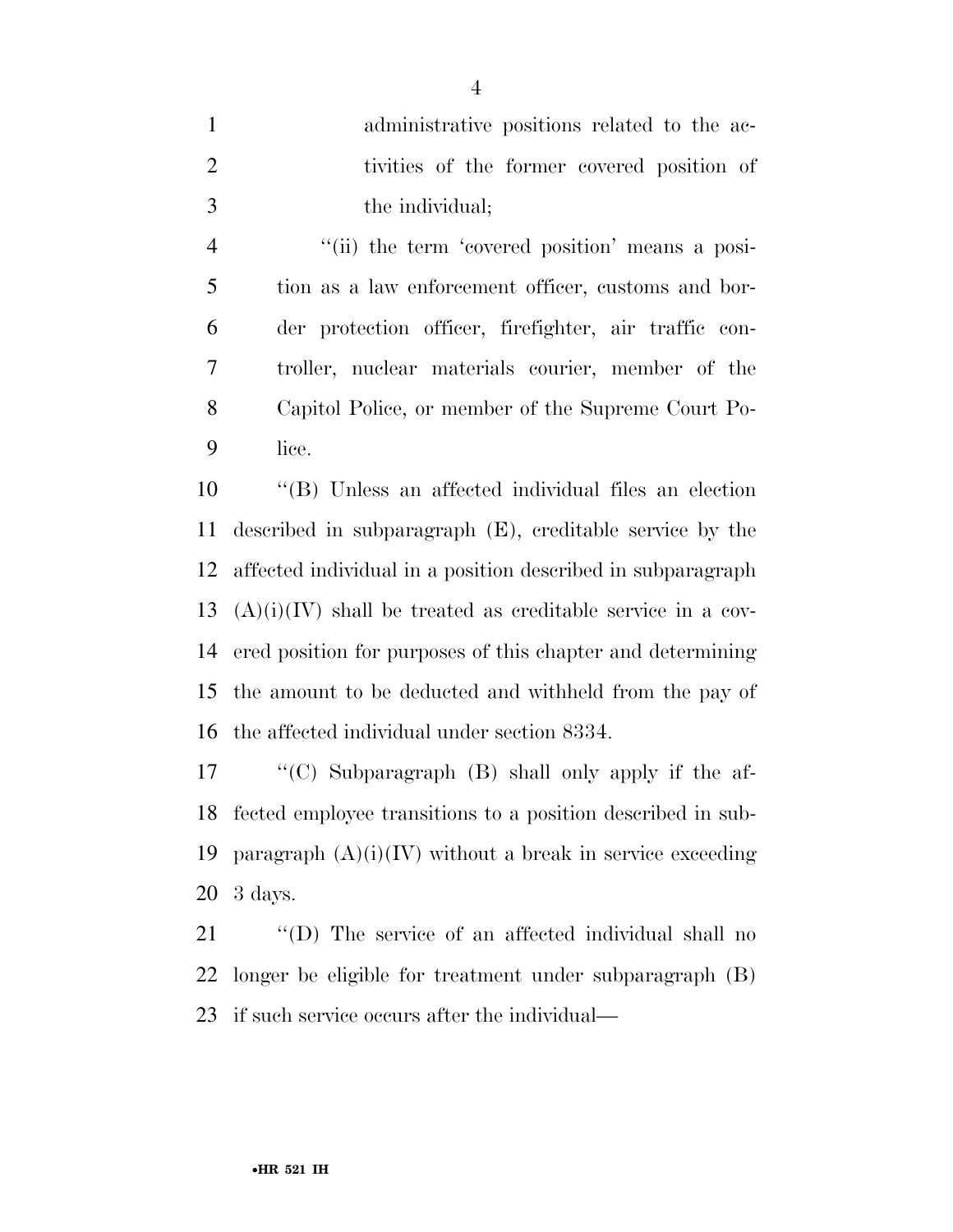1 ''(i) is transferred to a supervisory or adminis- trative position related to the activities of the former covered position of the individual; or ''(ii) meets the age and service requirements that would subject the individual to mandatory sepa- ration under section 8335 if such individual had re- mained in the former covered position. 8 "(E) In accordance with procedures established by the Director of the Office of Personnel Management, an affected individual may file an election to have any cred- itable service performed by the affected individual treated in accordance with this chapter without regard to subpara- graph (B). ''(F) Nothing in this paragraph shall be construed to apply to such affected individual any other pay-related laws or regulations applicable to a covered position.''. (b) FERS.— 18 (1) IN GENERAL.—Section  $8412(d)$  of title 5, United States Code, is amended— (A) by redesignating paragraphs (1) and (2) as subparagraphs (A) and (B), respectively; 22 (B) by inserting  $(1)$ " before  $A_n$  em- ployee''; and (C) by adding at the end the following:  $\frac{1}{2}(2)(A)$  In this paragraph—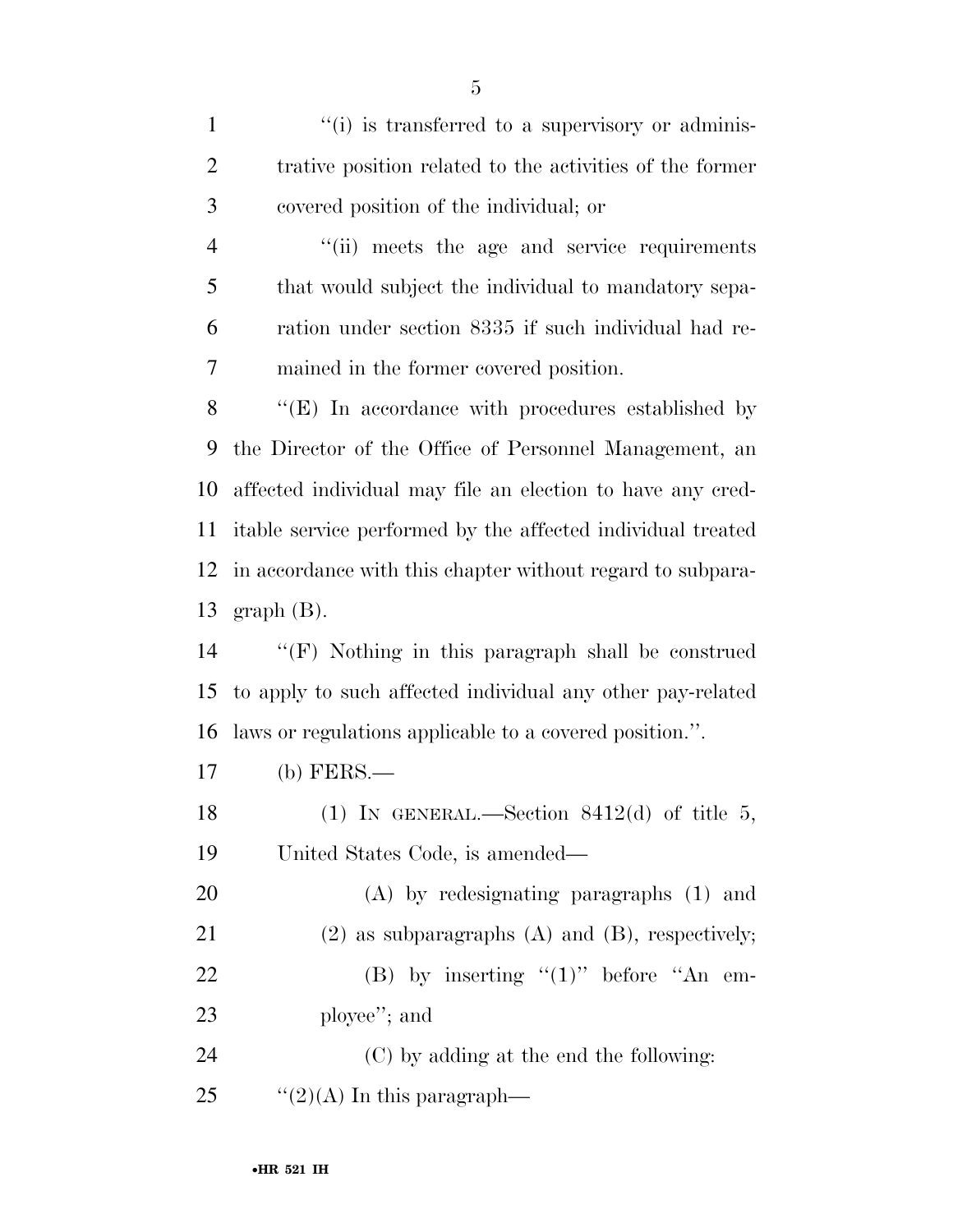| $\mathbf{1}$   | "(i) the term 'affected individual' means an in-  |
|----------------|---------------------------------------------------|
| $\overline{2}$ | dividual covered under this chapter who—          |
| 3              | $\lq\lq$ is performing service in a covered po-   |
| $\overline{4}$ | sition;                                           |
| 5              | "(II) while on duty, becomes ill or is in-        |
| 6              | jured as a direct result of the performance of    |
| 7              | such duties before the date on which the indi-    |
| 8              | vidual becomes entitled to an annuity under       |
| 9              | paragraph $(1)$ of this subsection or subsection  |
| 10             | (e), as applicable;                               |
| 11             | "(III) because of the illness or injury de-       |
| 12             | scribed in subclause (II), is permanently unable  |
| 13             | to render useful and efficient service in the em- |
| 14             | ployee's covered position, as determined by the   |
| 15             | agency in which the individual was serving        |
| 16             | when such individual incurred the illness or in-  |
| 17             | jury; and                                         |
| 18             | "(IV) is appointed to a position in the civil     |
| 19             | service that—                                     |
| 20             | "(aa) is not a covered position; and              |
| 21             | "(bb) is within an agency that regu-              |
| 22             | larly appoints individuals to supervisory or      |
| 23             | administrative positions related to the ac-       |
| 24             | tivities of the former covered position of        |
| 25             | the individual;                                   |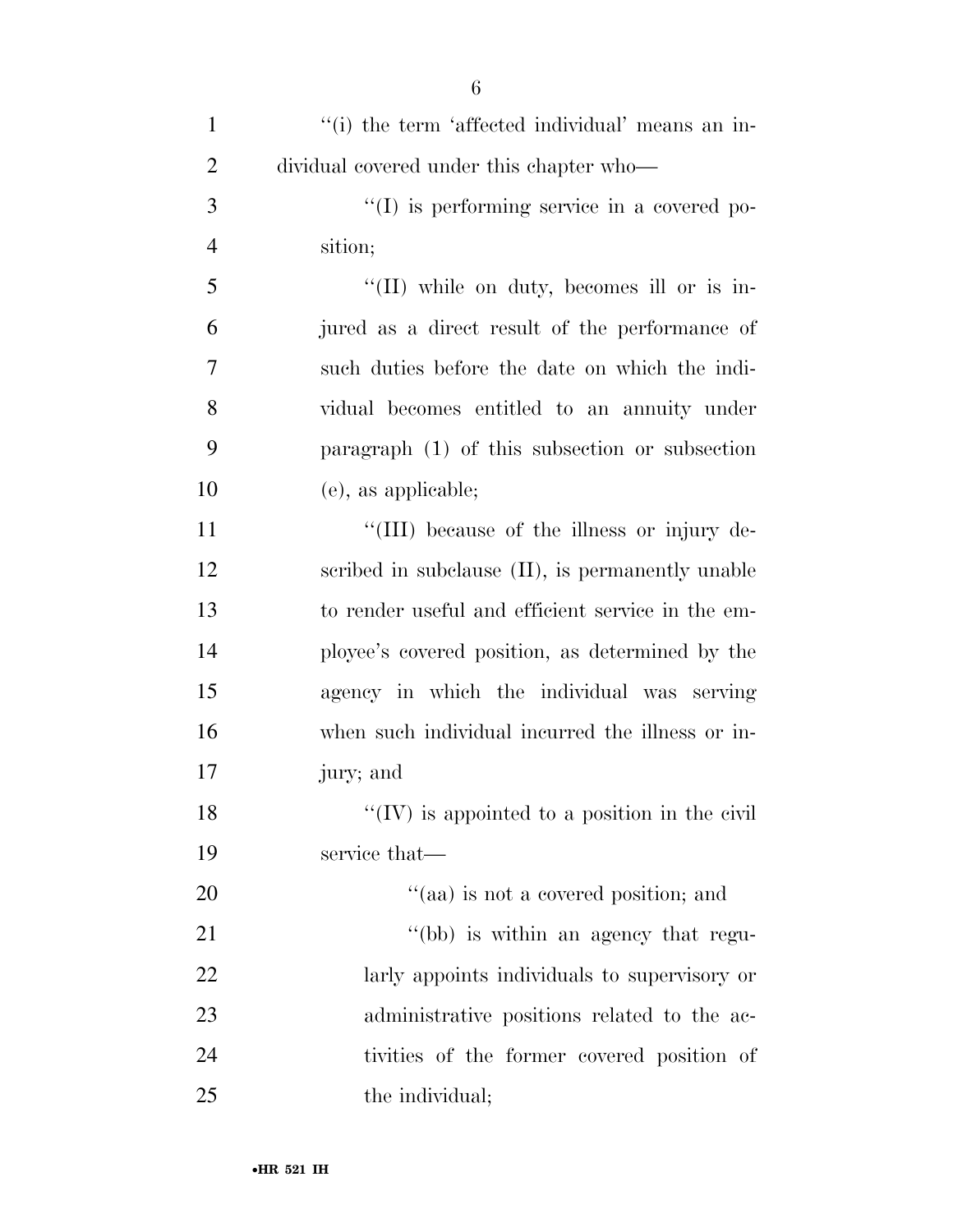1 ''(ii) the term 'covered position' means a posi- tion as a law enforcement officer, customs and bor- der protection officer, firefighter, air traffic con- troller, nuclear materials courier, member of the Capitol Police, or member of the Supreme Court Po-lice.

 ''(B) Unless an affected individual files an election described in subparagraph (E), creditable service by the affected individual in a position described in subparagraph (A)(i)(IV) shall be treated as creditable service in a cov- ered position for purposes of this chapter and determining the amount to be deducted and withheld from the pay of the affected individual under section 8422.

 ''(C) Subparagraph (B) shall only apply if the af- fected employee transitions to a position described in sub-16 paragraph  $(A)(i)(IV)$  without a break in service exceeding 3 days.

 ''(D) The service of an affected individual shall no longer be eligible for treatment under subparagraph (B) if such service occurs after the individual—

21  $\frac{1}{2}$  (i) is transferred to a supervisory or adminis- trative position related to the activities of the former covered position of the individual; or

24  $\frac{1}{2}$  (ii) meets the age and service requirements that would subject the individual to mandatory sepa-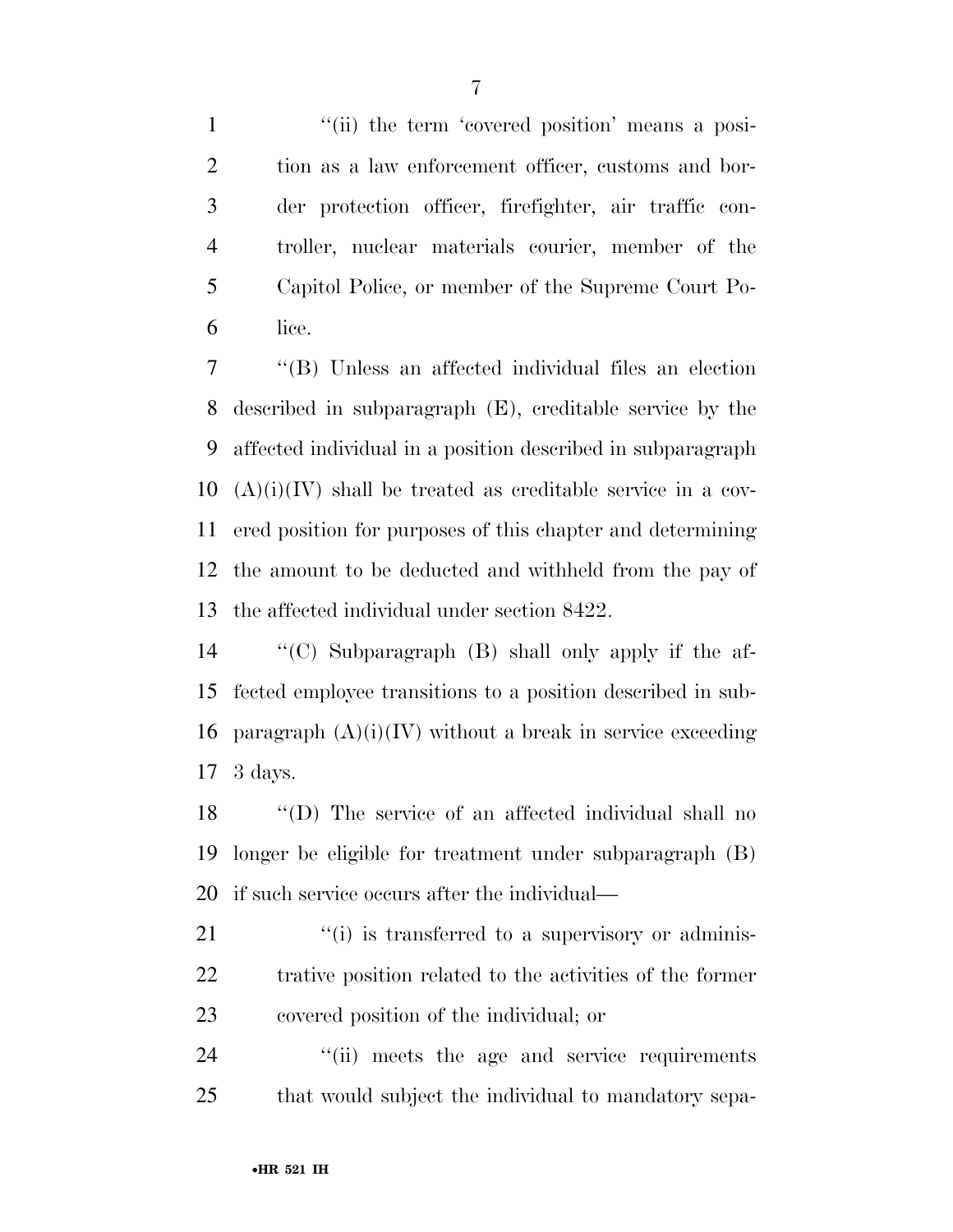| $\mathbf{1}$   | ration under section 8425 if such individual had re-        |
|----------------|-------------------------------------------------------------|
| $\overline{2}$ | mained in the former covered position.                      |
| 3              | $\lq\lq(E)$ In accordance with procedures established by    |
| $\overline{4}$ | the Director of the Office of Personnel Management, an      |
| 5              | affected individual may file an election to have any cred-  |
| 6              | itable service performed by the affected individual treated |
| 7              | in accordance with this chapter without regard to subpara-  |
| 8              | $graph(B)$ .                                                |
| 9              | "(F) Nothing in this paragraph shall be construed           |
| 10             | to apply to such affected individual any other pay-related  |
| 11             | laws or regulations applicable to a covered position.".     |
| 12             | (2) TECHNICAL AND CONFORMING AMEND-                         |
| 13             | MENTS.-                                                     |
| 14             | (A) Chapter 84 of title 5, United States                    |
| 15             | Code, is amended—                                           |
| 16             | (i) in section $8414(b)(3)$ , by inserting                  |
| 17             | "(1)" after "subsection (d)";                               |
| 18             | $(ii)$ in section 8415—                                     |
| 19             | $(I)$ in subsection (e), in the mat-                        |
| 20             | ter preceding paragraph $(1)$ , by in-                      |
| 21             | serting " $(1)$ " after "subsection $(d)$ ";                |
| 22             | and                                                         |
| 23             | (II) in subsection (h)(2)(A), by                            |
| 24             |                                                             |
| 25             | "(d)(1)(B)";                                                |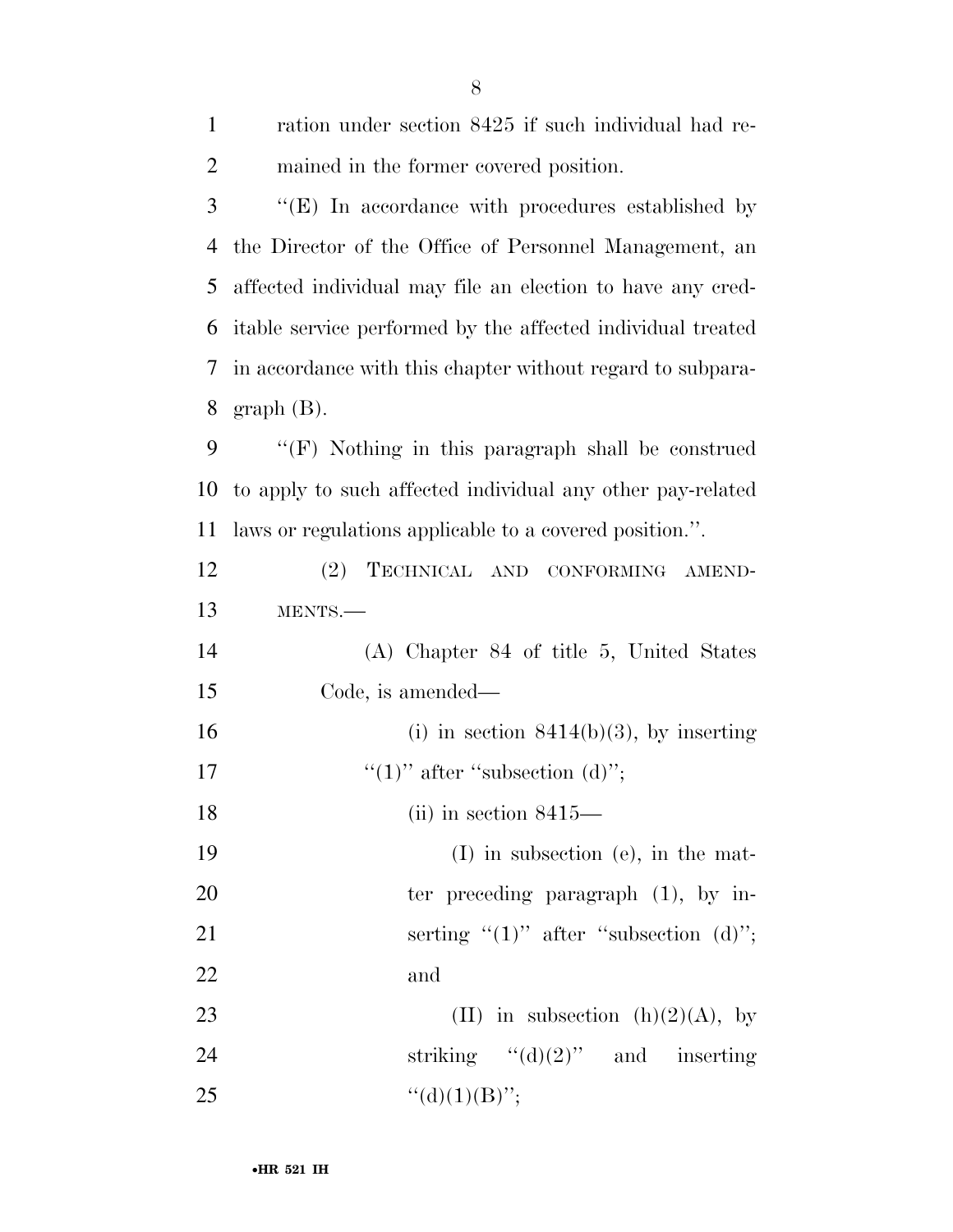| $\mathbf{1}$   | (iii) in section $8421(a)(1)$ , by insert-           |
|----------------|------------------------------------------------------|
| $\overline{2}$ | ing " $(1)$ " after " $(d)$ ";                       |
| 3              | (iv) in section $8421a(b)(4)(B)(ii)$ , by            |
| $\overline{4}$ | inserting " $(1)$ " after "section 8412 $(d)$ ";     |
| 5              | (v) in section 8425, by inserting " $(1)$ "          |
| 6              | after "section $8412(d)$ " each place it ap-         |
| 7              | pears; and                                           |
| 8              | (vi) in section $8462(c)(3)(B)(ii)$ , by             |
| 9              | inserting " $(1)$ " after "subsection $(d)$ ".       |
| 10             | (B) Title VIII of the Foreign Service Act            |
| 11             | of 1980 (22 U.S.C. 4041 et seq.) is amended—         |
| 12             | (i) in section $805(d)(5)$ (22 U.S.C.                |
| 13             | $4045(d)(5)$ , by inserting "(1)" after "or          |
| 14             | $8412(d)$ "; and                                     |
| 15             | in section $812(a)(2)(B)$ (22<br>(ii)                |
| 16             | U.S.C. $4052(a)(2)(B)$ , by inserting "(1)"          |
| 17             | after "or $8412(d)$ ".                               |
| 18             | (c) CIA EMPLOYEES.—Section 302 of the Central In-    |
| 19             | telligence Agency Retirement Act (50 U.S.C. 2152) is |
| 20             | amended by adding at the end the following:          |
| 21             | "(d) EMPLOYEES DISABLED ON DUTY.—                    |
| 22             | "(1) DEFINITIONS.—In this subsection—                |
| 23             | $\lq\lq$ the term 'affected employee' means          |
| 24             | an employee of the Agency covered under sub-         |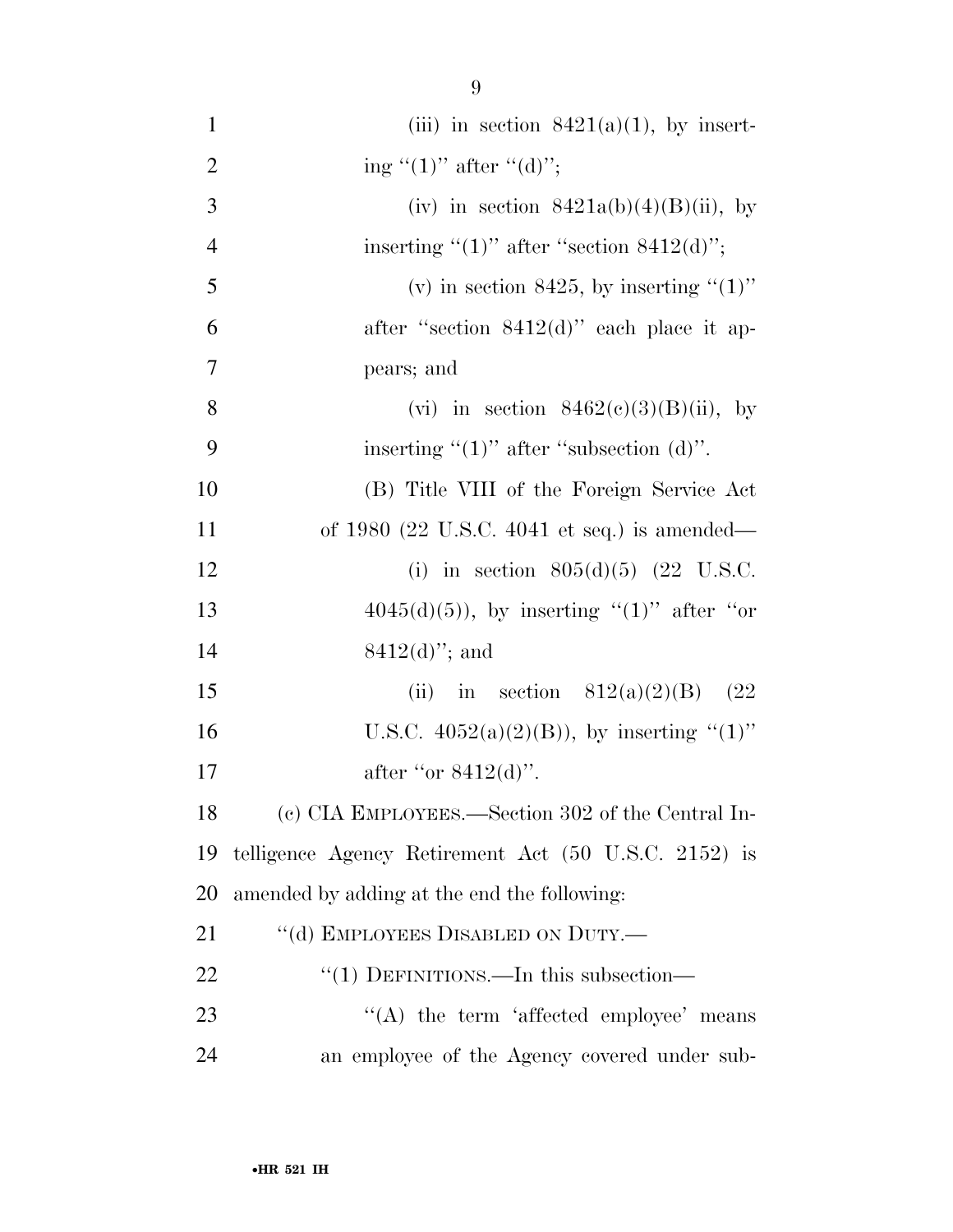| $\mathbf{1}$   | chapter II of chapter 84 of title 5, United     |
|----------------|-------------------------------------------------|
| $\overline{2}$ | States Code, who-                               |
| 3              | "(i) is performing service in a position        |
| $\overline{4}$ | designated under subsection (a);                |
| 5              | "(ii) while on duty in the position des-        |
| 6              | ignated under subsection (a), becomes ill       |
| 7              | or is injured as a direct result of the per-    |
| 8              | formance of such duties before the date on      |
| 9              | which the employee becomes entitled to an       |
| 10             | annuity under section 233 of this Act or        |
| 11             | section $8412(d)(1)$ of title 5, United States  |
| 12             | Code;                                           |
| 13             | "(iii) because of the illness or injury         |
| 14             | described in clause (ii), is permanently un-    |
| 15             | able to render useful and efficient service     |
| 16             | in the employee's covered position, as de-      |
| 17             | termined by the Director; and                   |
| 18             | $\lq\lq$ (iv) is appointed to a position in the |
| 19             | civil service that is not a covered position    |
| 20             | but is within the Agency; and                   |
| 21             | "(B) the term 'covered position' means a        |
| 22             | position as-                                    |
| 23             | "(i) a law enforcement officer de-              |
| 24             | scribed in section $8331(20)$ or $8401(17)$ of  |
| 25             | title 5, United States Code;                    |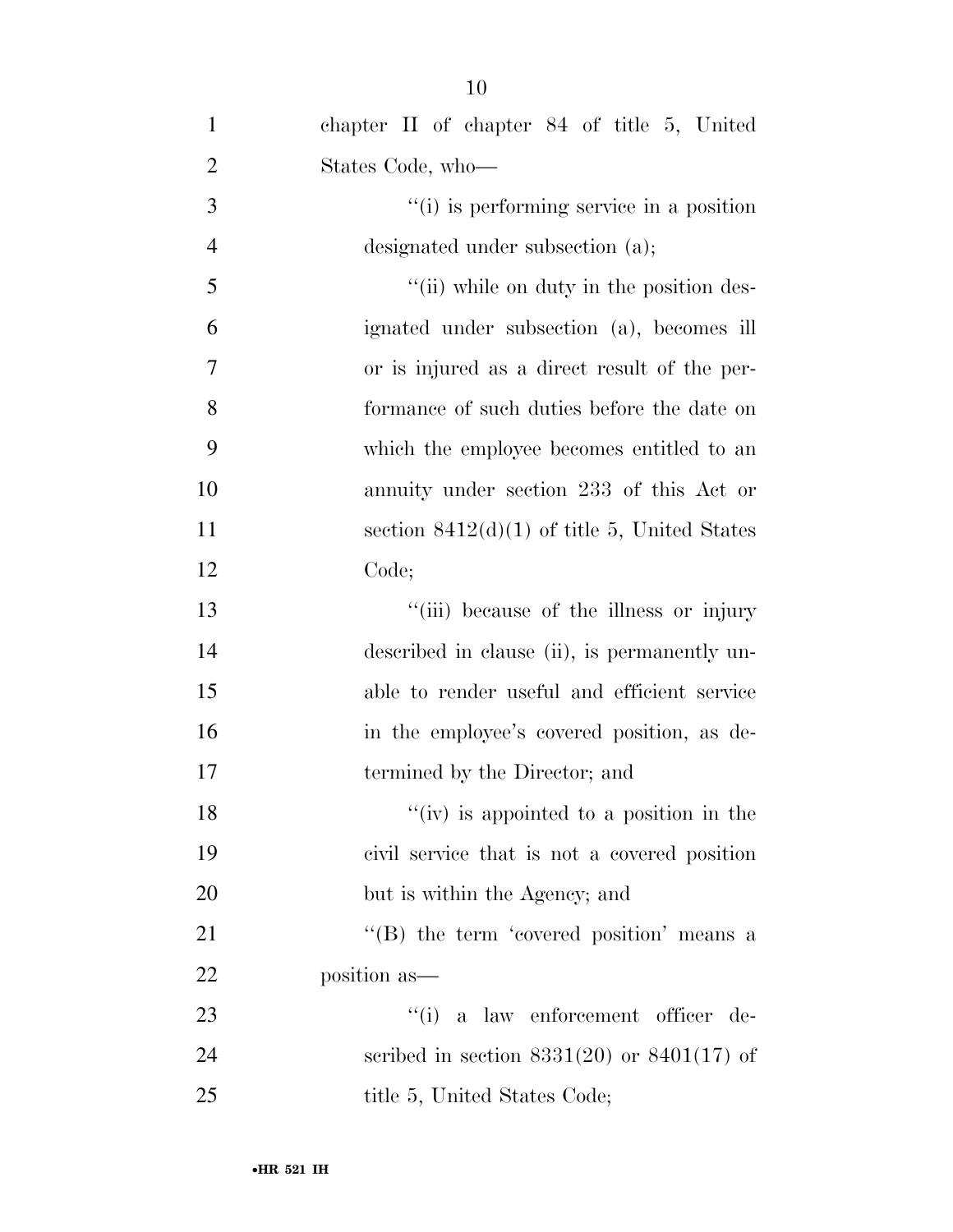| $\mathbf{1}$   | "(ii) a customs and border protection                  |
|----------------|--------------------------------------------------------|
| $\overline{2}$ | officer described in section $8331(31)$ or             |
| 3              | $8401(36)$ of title 5, United States Code;             |
| $\overline{4}$ | "(iii) a firefighter described in section              |
| 5              | $8331(21)$ or $8401(14)$ of title 5, United            |
| 6              | States Code;                                           |
| $\overline{7}$ | "(iv) an air traffic controller described              |
| 8              | in section 8331(30) or 8401(35) of title 5,            |
| 9              | United States Code;                                    |
| 10             | "(v) a nuclear materials courier de-                   |
| 11             | scribed in section $8331(27)$ or $8401(33)$ of         |
| 12             | title 5, United States Code;                           |
| 13             | "(vi) a member of the United States                    |
| 14             | Capitol Police;                                        |
| 15             | "(vii) a member of the Supreme Court                   |
| 16             | Police;                                                |
| 17             | "(viii) an affected employee; or                       |
| 18             | $\lq\lq$ (ix) a special agent described in sec-        |
| 19             | tion $804(15)$ of the Foreign Service Act of           |
| 20             | 1980 (22 U.S.C. 4044(15)).                             |
| 21             | TREATMENT OF SERVICE AFTER<br>(2)<br>DIS-              |
| 22             | ABILITY.—Unless an affected employee files an elec-    |
| 23             | tion described in paragraph (3), creditable service by |
| 24             | the affected employee in a position described in       |
| 25             | paragraph $(1)(A)(iv)$ shall be treated as creditable  |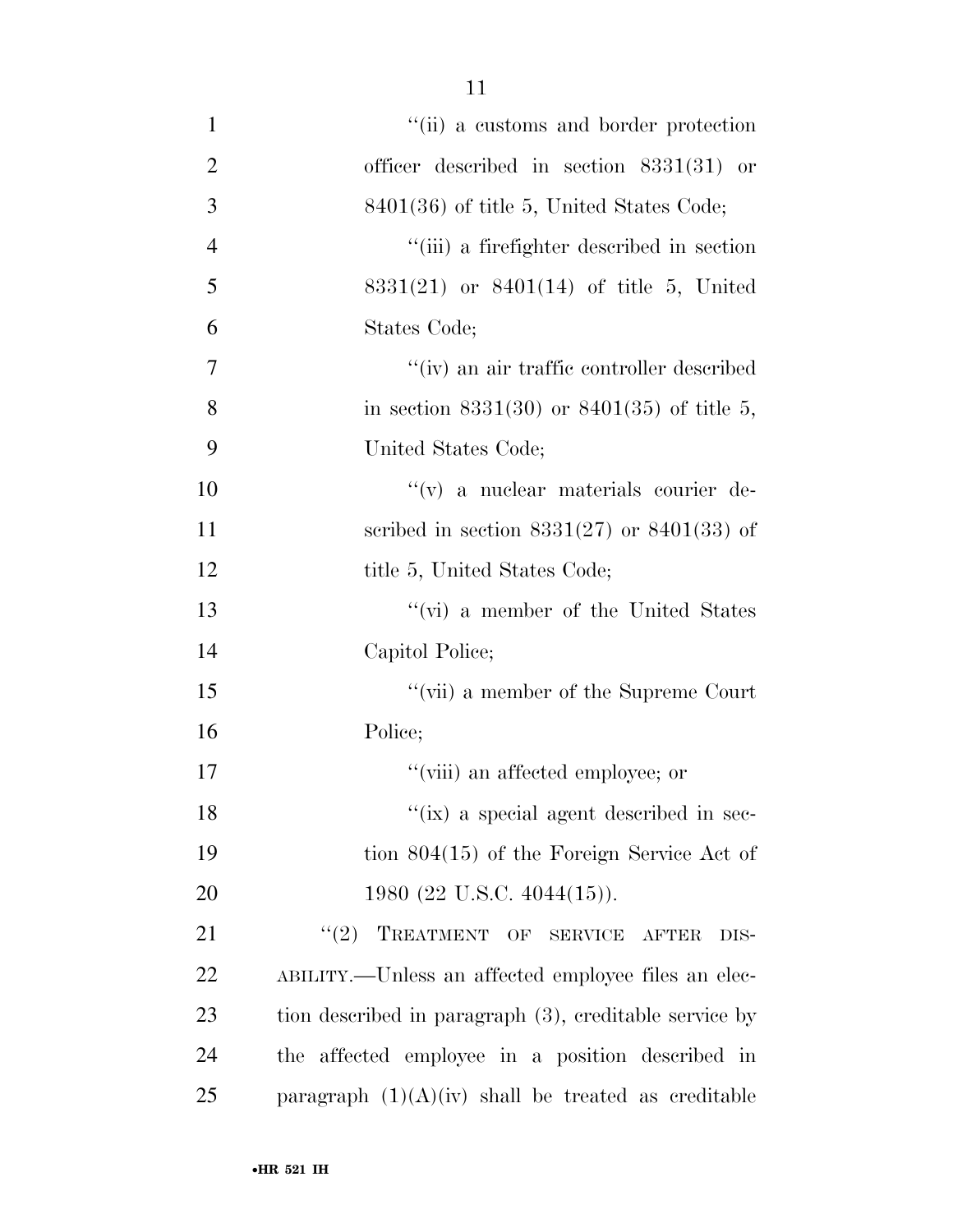| $\mathbf{1}$   | service in a covered position for purposes of this Act     |
|----------------|------------------------------------------------------------|
| $\overline{2}$ | and chapter 84 of title 5, United States Code, in-         |
| 3              | cluding eligibility for an annuity under section 233       |
| $\overline{4}$ | of this Act or $8412(d)(1)$ of title 5, United States      |
| 5              | Code, and determining the amount to be deducted            |
| 6              | and withheld from the pay of the affected employee         |
| 7              | under section 8422 of title 5, United States Code.         |
| 8              | "(3) BREAK IN SERVICE.—Paragraph $(2)$ shall               |
| 9              | only apply if the affected employee transitions to a       |
| 10             | position described in paragraph $(1)(A)(iv)$ without a     |
| 11             | break in service exceeding 3 days.                         |
| 12             | "(4) LIMITATION ON TREATMENT OF<br>SERV-                   |
| 13             | ICE.—The service of an affected employee shall no          |
| 14             | longer be eligible for treatment under paragraph $(2)$     |
| 15             | if such service occurs after the employee is trans-        |
| 16             | ferred to a supervisory or administrative position re-     |
| 17             | lated to the activities of the former covered position     |
| 18             | of the employee.                                           |
| 19             | "(5) OPT OUT.—An affected employee may file                |
| 20             | an election to have any creditable service performed       |
| 21             | by the affected employee treated in accordance with        |
| 22             | chapter 84 of title 5, United States Code, without         |
| 23             | regard to paragraph $(2)$ .".                              |
| 24             | FOREIGN SERVICE RETIREMENT AND<br>(d)<br>D <sub>IS</sub> - |
| 25             | ABILITY SYSTEM.—Section $806(a)(6)$ of the Foreign Serv-   |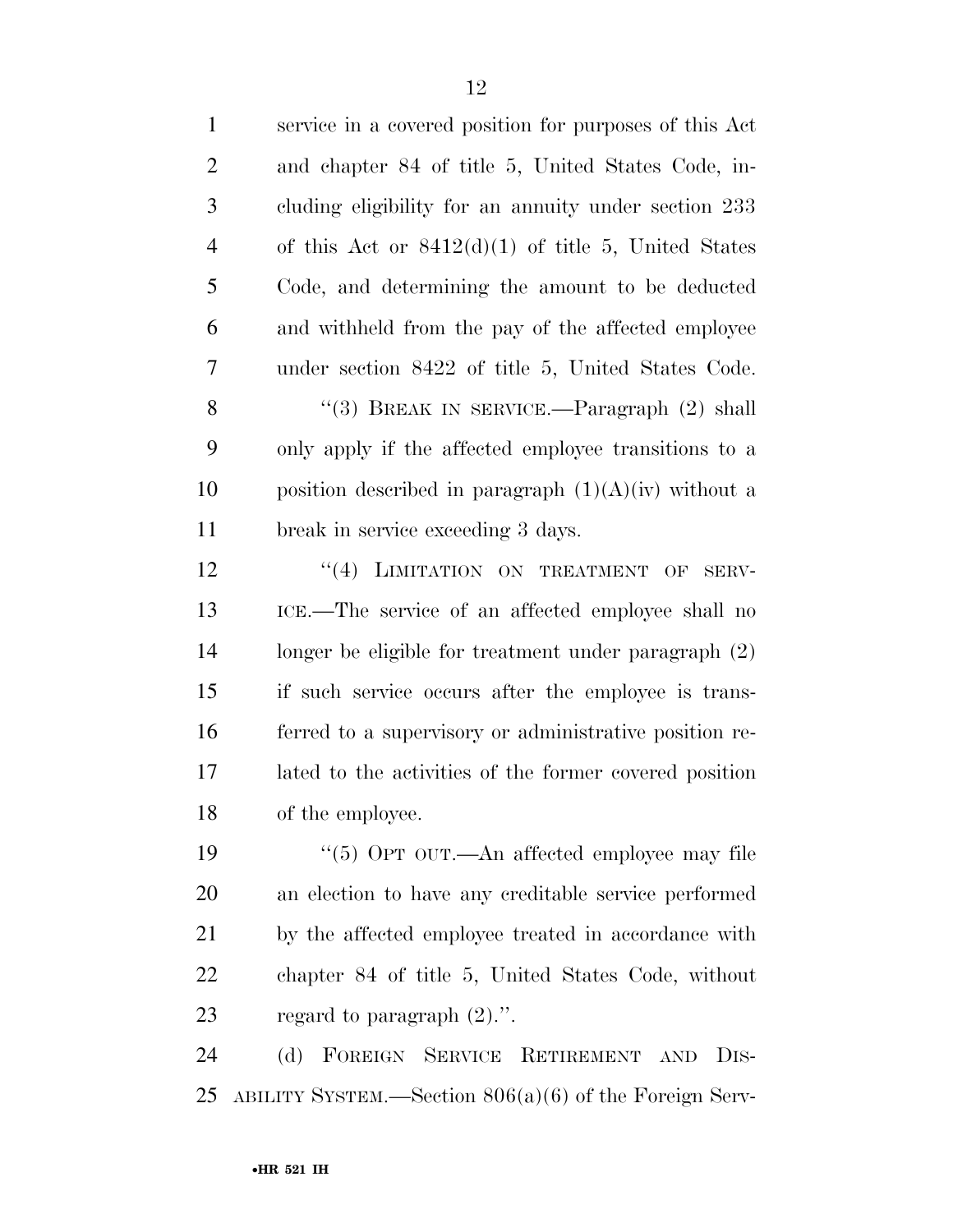| $\mathbf{1}$   | ice Act of 1980 (22 U.S.C. $4046(a)(6)$ ) is amended by |
|----------------|---------------------------------------------------------|
| $\overline{2}$ | adding at the end the following:                        |
| 3              | $\lq\lq$ (i) In this subparagraph—                      |
| $\overline{4}$ | "(I) the term 'affected special agent' means an         |
| 5              | individual covered under this subchapter who—           |
| 6              | "(aa) is performing service as a special                |
| 7              | agent;                                                  |
| 8              | "(bb) while on duty as a special agent, be-             |
| 9              | comes ill or is injured as a direct result of the       |
| 10             | performance of such duties before the date on           |
| 11             | which the individual becomes entitled to an an-         |
| 12             | nuity under section 811;                                |
| 13             | "(cc) because of the illness or injury de-              |
| 14             | scribed in item (bb), is permanently unable to          |
| 15             | render useful and efficient service in the em-          |
| 16             | ployee's covered position, as determined by the         |
| 17             | Secretary; and                                          |
| 18             | "(dd) is appointed to a position in the For-            |
| 19             | eign Service that is not a covered position; and        |
| 20             | "(II) the term 'covered position' means a posi-         |
| 21             | tion as-                                                |
| 22             | "(aa) a law enforcement officer described               |
| 23             | in section $8331(20)$ or $8401(17)$ of title 5,         |
| 24             | United States Code;                                     |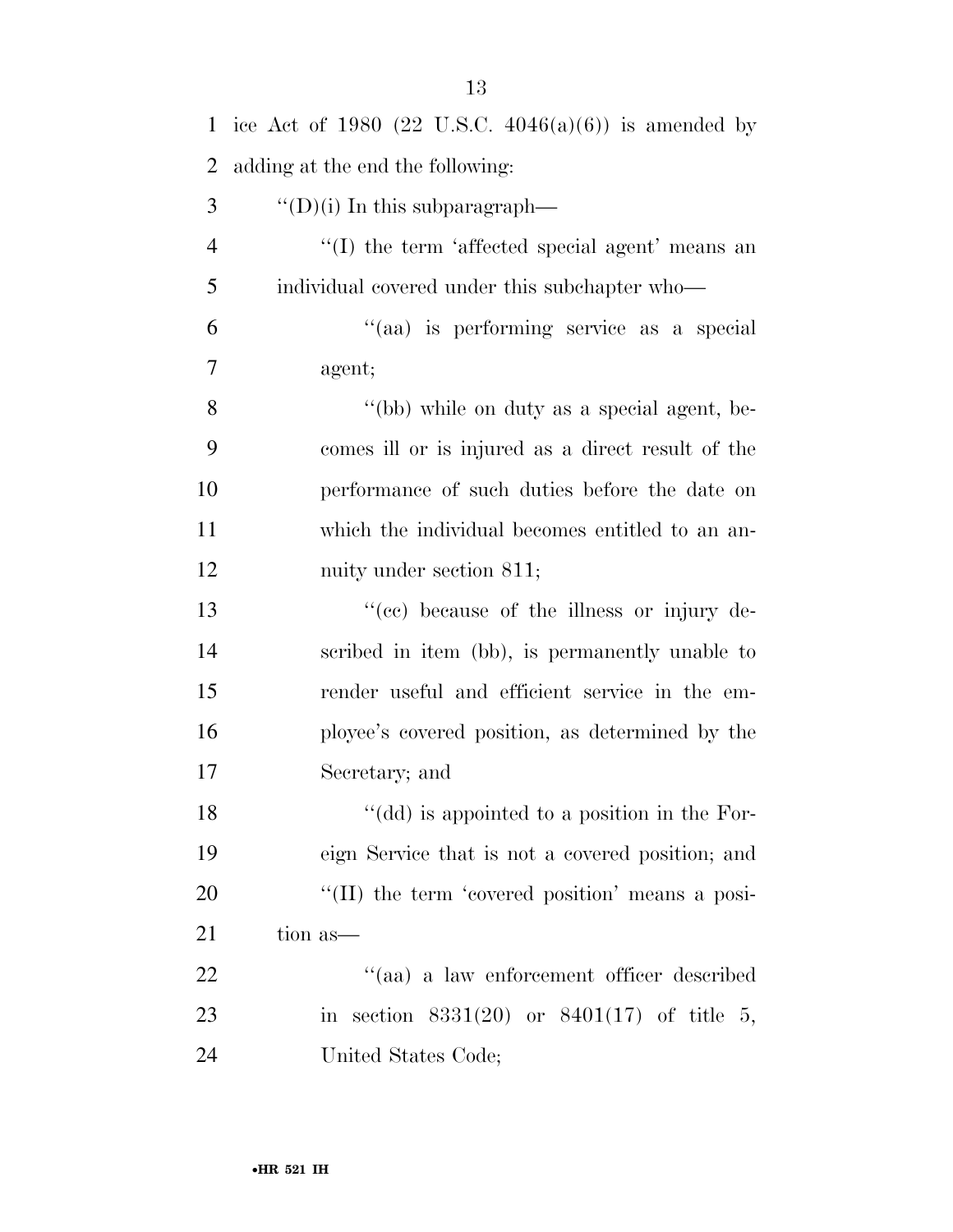| $\mathbf{1}$   | "(bb) a customs and border protection offi-                  |
|----------------|--------------------------------------------------------------|
| $\overline{2}$ | cer described in section $8331(31)$ or $8401(36)$            |
| $\mathfrak{Z}$ | of title 5, United States Code;                              |
| $\overline{4}$ | "(cc) a firefighter described in section                     |
| 5              | $8331(21)$ or $8401(14)$ of title 5, United States           |
| 6              | Code;                                                        |
| 7              | "(dd) an air traffic controller described in                 |
| 8              | section $8331(30)$ or $8401(35)$ of title 5, United          |
| 9              | States Code;                                                 |
| 10             | "(ee) a nuclear materials courier described                  |
| 11             | in section $8331(27)$ or $8401(33)$ of title 5,              |
| 12             | United States Code;                                          |
| 13             | "(ff) a member of the United States Cap-                     |
| 14             | itol Police;                                                 |
| 15             | "(gg) a member of the Supreme Court Po-                      |
| 16             | lice;                                                        |
| 17             | $\lq\lq(hh)$<br>an employee of the Agency des-               |
| 18             | ignated under section $302(a)$ of the Central In-            |
| 19             | telligence Agency Retirement Act (50 U.S.C.                  |
| 20             | $2152(a)$ ; or                                               |
| 21             | $\lq\lq$ (ii) a special agent.                               |
| 22             | "(ii) Unless an affected special agent files an election     |
| 23             | described in clause (iv), creditable service by the affected |
| 24             | special agent in a position described in clause $(i)(I)(dd)$ |
| 25             | shall be treated as creditable service as a special agent    |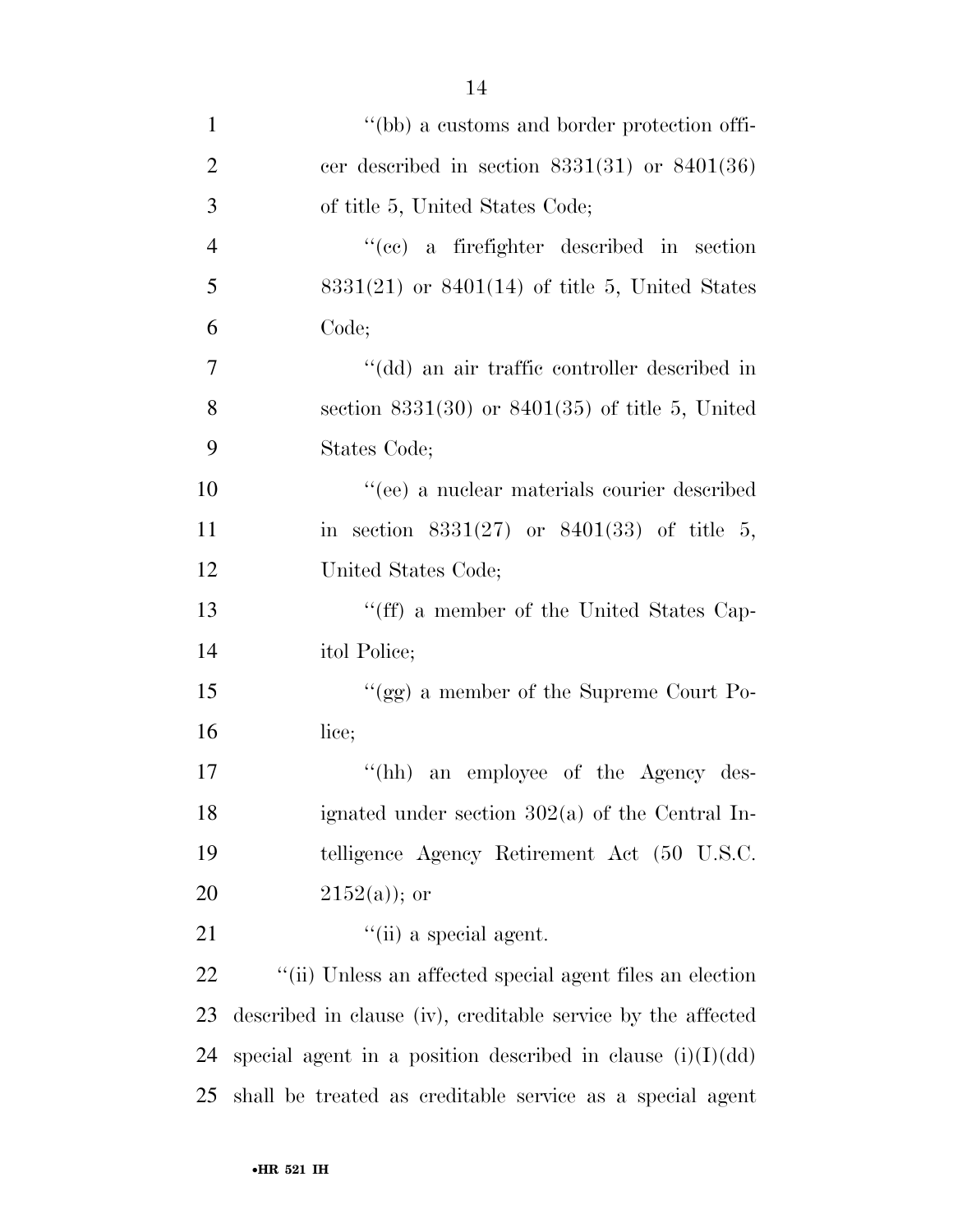for purposes of this subchapter, including determining the amount to be deducted and withheld from the pay of the individual under section 805.

 ''(iii) Clause (ii) shall only apply if the special agent 5 transitions to a position described in clause  $(i)(I)(dd)$ without a break in service exceeding 3 days.

 ''(iv) The service of an affected employee shall no longer be eligible for treatment under clause (ii) if such service occurs after the employee is transferred to a super- visory or administrative position related to the activities of the former covered position of the employee.

 ''(v) In accordance with procedures established by the Secretary, an affected special agent may file an election to have any creditable service performed by the affected special agent treated in accordance with this subchapter, without regard to clause (ii).''.

(e) IMPLEMENTATION.—

18 (1) OFFICE OF PERSONNEL MANAGEMENT. Not later than 1 year after the date of enactment of this Act, the Director of the Office of Personnel Management shall promulgate regulations to carry out the amendments made by subsections (a) and (b).

 (2) CIA EMPLOYEES.—The Director of the Central Intelligence Agency shall promulgate regula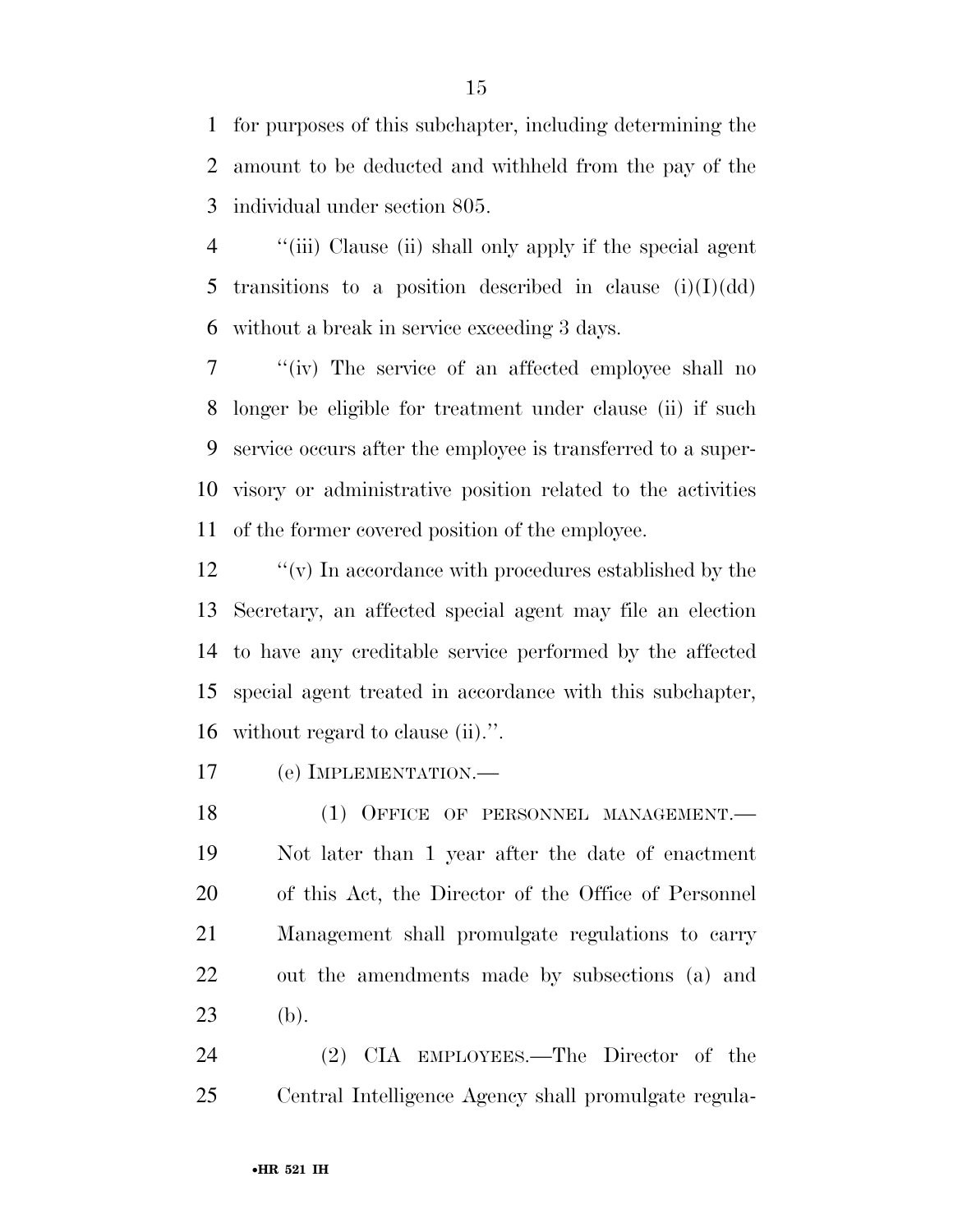tions to carry out the amendment made by sub-section (c).

 (3) FOREIGN SERVICE RETIREMENT AND DIS- ABILITY SYSTEM.—The Secretary of State shall pro- mulgate regulations to carry out the amendment made by subsection (d).

 (4) AGENCY CERTIFICATION.—The regulations promulgated to carry out the amendments made by this Act shall include a requirement that the head of the agency at which an affected employee or spe- cial agent (as the case may be) incurred the applica- ble illness or injury certifies that such illness or in-jury—

- (A) was incurred in the course of the em-ployee's or special agent's duties; and
- (B) permanently precludes the employee or special agent from rendering useful and effi- cient service in the covered position but would not preclude the employee or special agent from continuing to serve in the Federal service.

 (5) AGENCY REAPPOINTMENT.—The regula- tions promulgated to carry out the amendments made by this Act shall ensure that, to the greatest extent possible, the head of each agency appoints af-fected employees or special agents to supervisory or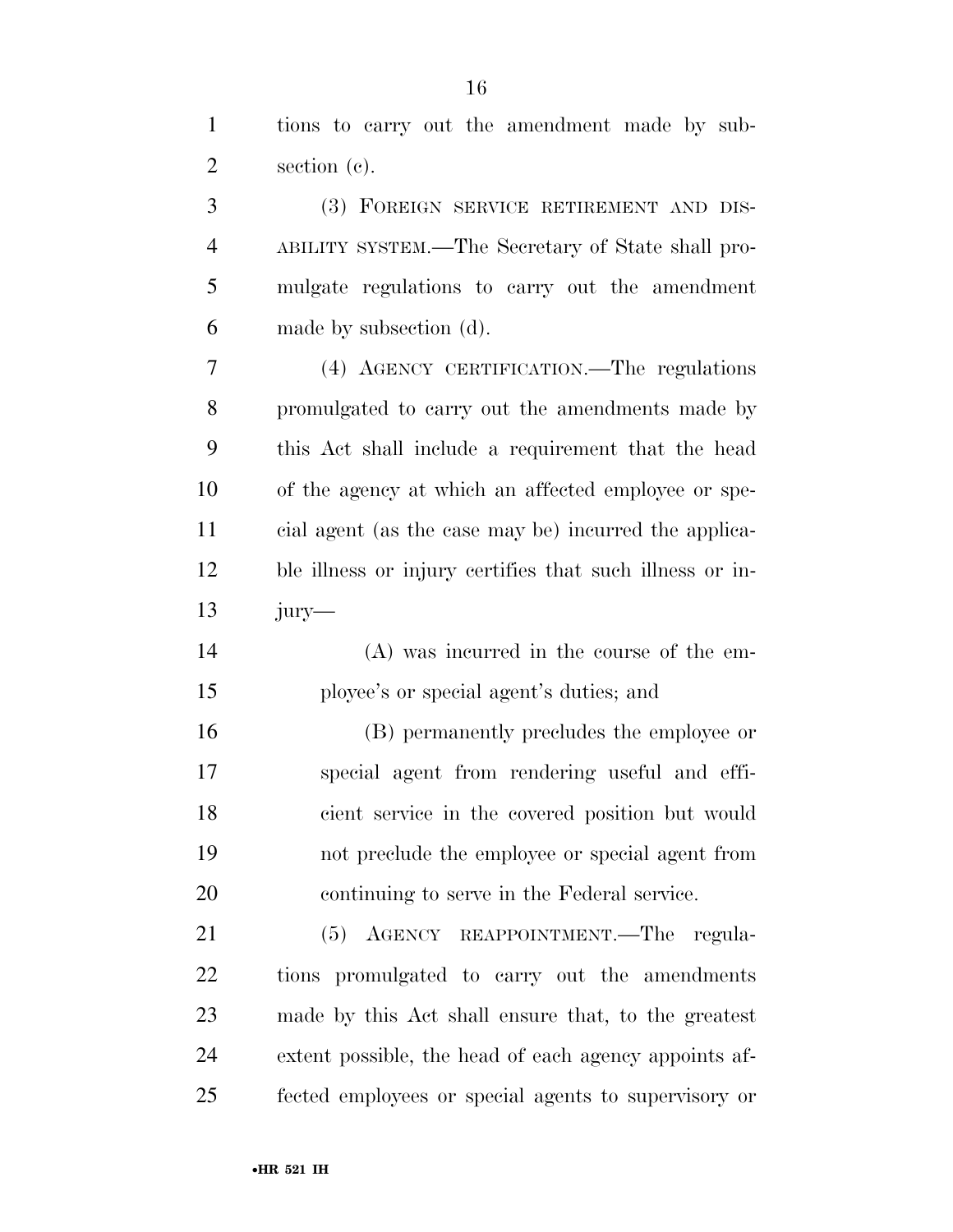administrative positions related to the activities of the former covered position of the employee or spe-cial agent.

 (6) TREATMENT OF SERVICE.—The regulations promulgated to carry out the amendments made by this Act shall ensure that the creditable service of an affected employee or special agent (as the case may be) that is not in a covered position pursuant to an election made under such amendments shall be treated as the same type of service as the covered position in which the employee or agent suffered the qualifying illness or injury.

 (f) EFFECTIVE DATE; APPLICABILITY.—The amend-ments made by this Act—

 (1) shall take effect on the date of enactment of this Act; and

 (2) shall apply to an individual who suffers an illness or injury described in section 19 8336(c)(3)(A)(i)(II) or section  $8412(d)(2)(A)(i)(II)$  of title 5, United States Code, as amended by this 21 section, section  $302(d)(1)(A)(ii)$  of the Central Intel- ligence Agency Retirement Act, as amended by this 23 section, or section  $806(a)(6)(D)(i)(I)(bb)$  of the For-eign Service Act of 1980, as amended by this sec-